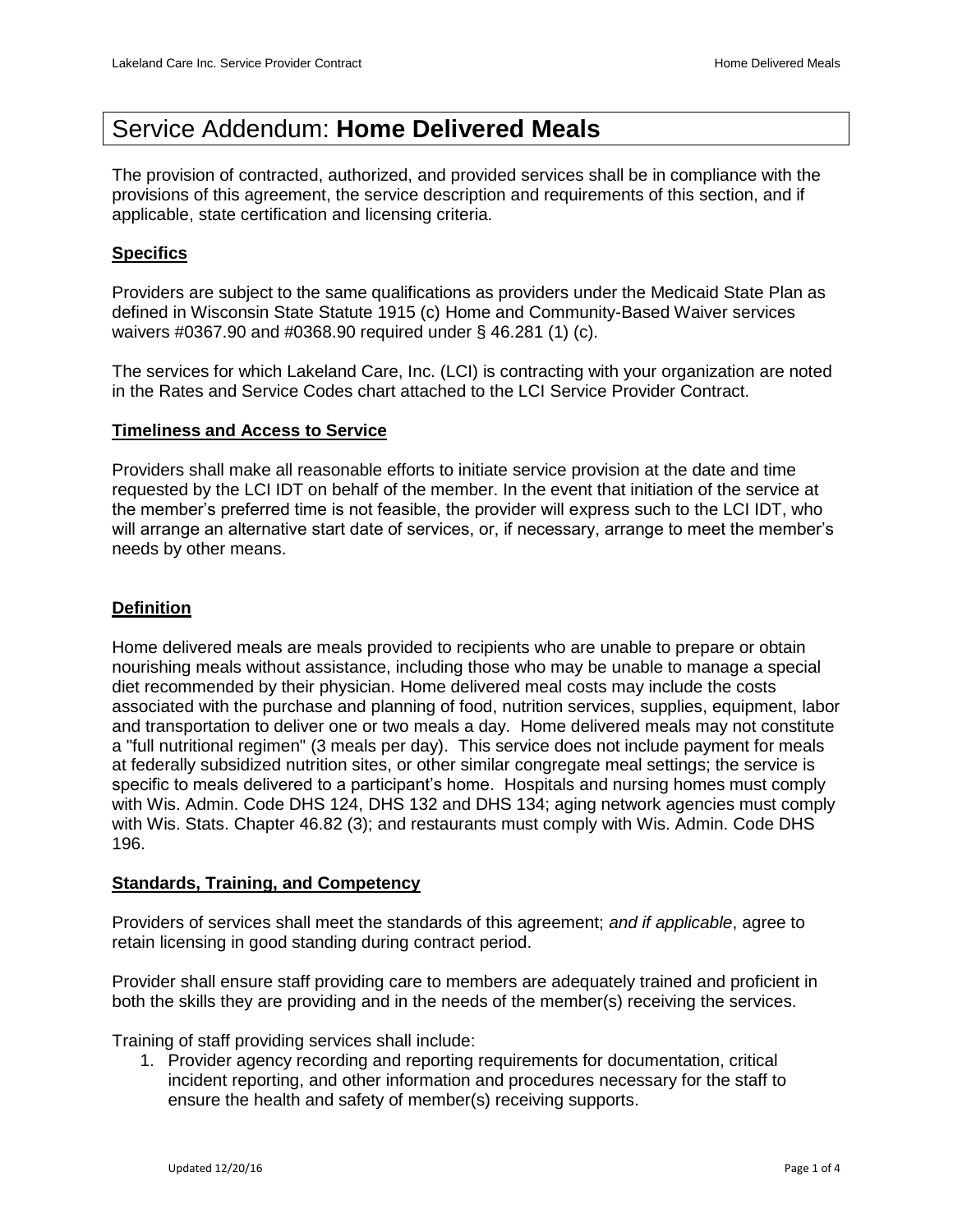- 2. Training on the needs of the target group for the member(s) served under this agreement.
- 3. Training on the provision of the services being provided.
- 4. Training on the needs, strengths, and preferences of the individual(s) being served.
- 5. Training on rights and confidentiality of individuals supported.
- 6. Information and provider procedure for adherence to the LCI policies below:
	- a. Incident Management System
	- b. Restraint and Seclusion Policy and Procedure
	- c. Communication Expectations
	- d. Unplanned use of Restrictive Measure
	- e. Confidentiality

Provider shall ensure competency of individual employees performing services to the LCI members. Competency shall include assurance of the general skills and abilities necessary to perform assigned tasks.

#### **Staff to Member Ratio**

Provider's staff to member ratio shall be in accordance with state licensure and certification requirements as expressed by ordinance, state and federal rules and regulations applicable to the services covered by this contract.

#### **Staffing Assignment and Turnover**

The provision of successful services is attributable in large part to the strength of the relationship between a member and the staff directly providing the service. Given this contributory factor, provider agrees to make every effort to match and retain direct care staff under this agreement in a manner that optimizes consistency.

In order to establish and preserve this relationship, providers must take specific precautions to establish and monitor these services. Providers must have a process in place for:

- 1. Members to provide feedback on their experience with the employees performing these tasks and respond when appropriate.
- 2. Written information indicating who within the organization to contact with concerns, or questions related to the provision of services or direct care staff.
- 3. Provider will forward documentation and/or feedback to the Interdisciplinary Team (IDT) staff to allow members to express concerns to individuals other than the individual who performs the task.

Changes in staff assignments to specific members and within the organization are at the discretion of the provider. Provider agrees to take member requests into consideration when assigning or reassigning staff to specific members and will notify the LCI IDT staff in their reporting of any changes to staff providing services.

#### **Collaboration and Coordination of Care**

Through the use of the Resource Allocation Decision method (RAD), the LCI IDT staff shall assess the member's needs and outcomes to determine the amount of services to be authorized. The LCI IDT staff shall exchange pertinent information with the provider at the time the referral is made to assure all health and safety needs are provided during the services. This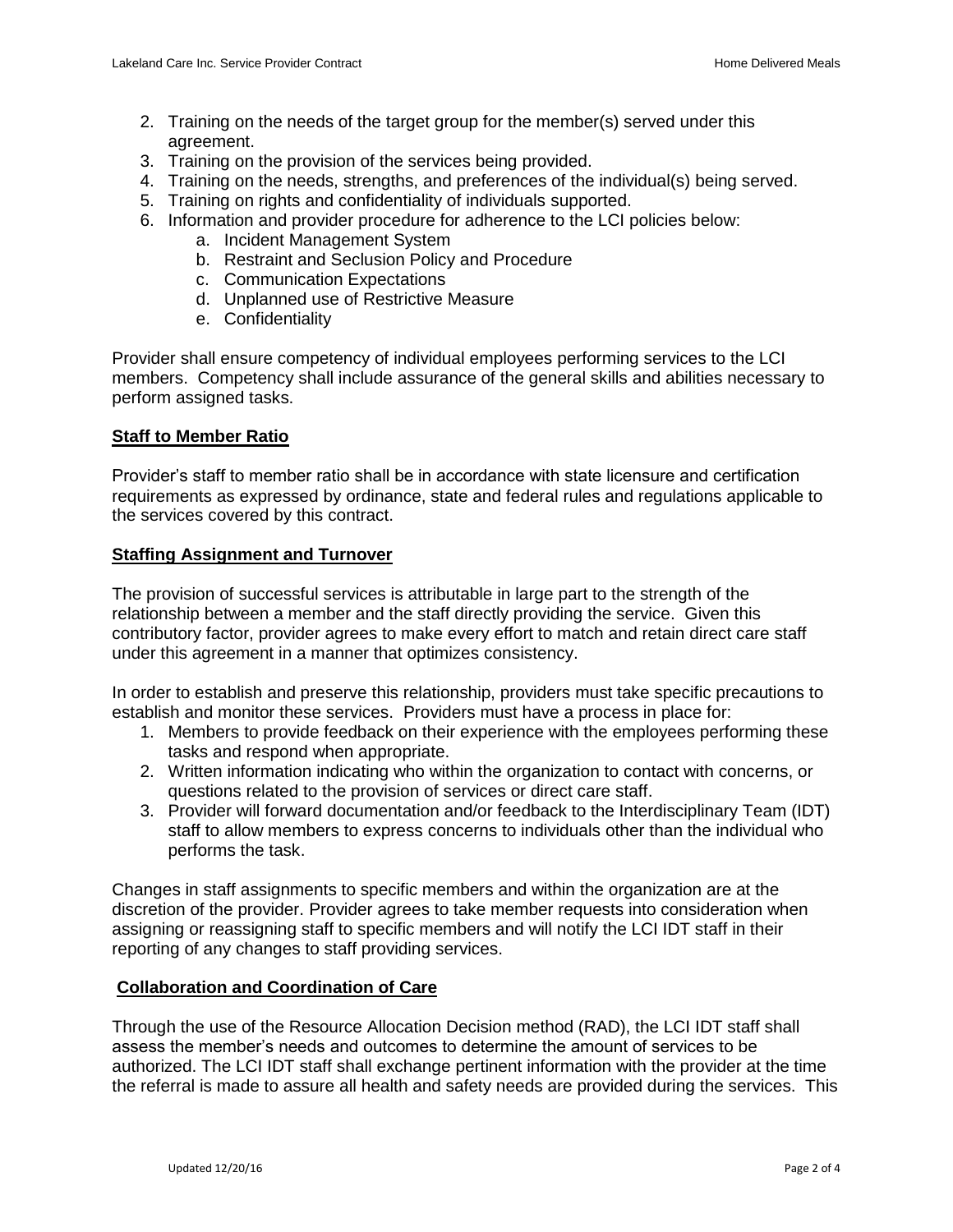information exchange shall include the assessed needs and amount of authorized units as it relates to services.

All aspects of service shall be discussed between the LCI IDT staff, member or legal representative, and provider to ensure proper collaboration.

#### **Documentation**

Providers shall comply with documentation as required by this agreement; *and if applicable*, state licensure and certification requirements as expressed by ordinance, state and federal rules and regulations applicable to the services covered by this contract.

At any time, the IDT staff may request:

- A written report to enhance the coordination and/or quality of care; which includes:
	- o Changes in members' activities
	- o List of supportive tasks provided
	- o Ongoing concerns specific to the member
	- o Additional documentation of the services provided

#### **Billable Units**

Provider rates for provision of services will incorporate all administrative and business functions related to the provision of service. Contracted rates include the provision of administrative functions necessary for services and are not billable beyond units provided to each authorized member.

Providers should reference the Rates and Service Codes Chart of the agreement for contract units and rates.

Providers should use increments as listed in the Rates and Service Codes Chart to bill LCI up to the authorized number of units for the member. Providers can only bill for services rendered to the member. Provider will refund LCI the total amount of any/all units billed without services rendered to the LCI member.

Providers are required to provide for all identified care needs during the provision of services and are specifically prohibited from billing fraudulently for additional services during the provision of these services.

Family Care services administered by LCI are funded by state and federal tax dollars though the Medical Assistance program. As a publicly-funded system, LCI strives to maintain the integrity of the program by ensuring that all services are billed as authorized by LCI, and as rendered to members. LCI ensures this protection, by regularly conducting random reviews of claims submitted by its contracted providers. LCI reserves the right to request verification documentation from providers. This could include but is not limited to: providers' case notes, files, documentation and records.

#### **Additional Considerations:**

- Services will be provided as identified and authorized by the LCI IDT staff.
- Providers may not limit or deny any LCI member services due to dissatisfaction with their LCI contracted rate.